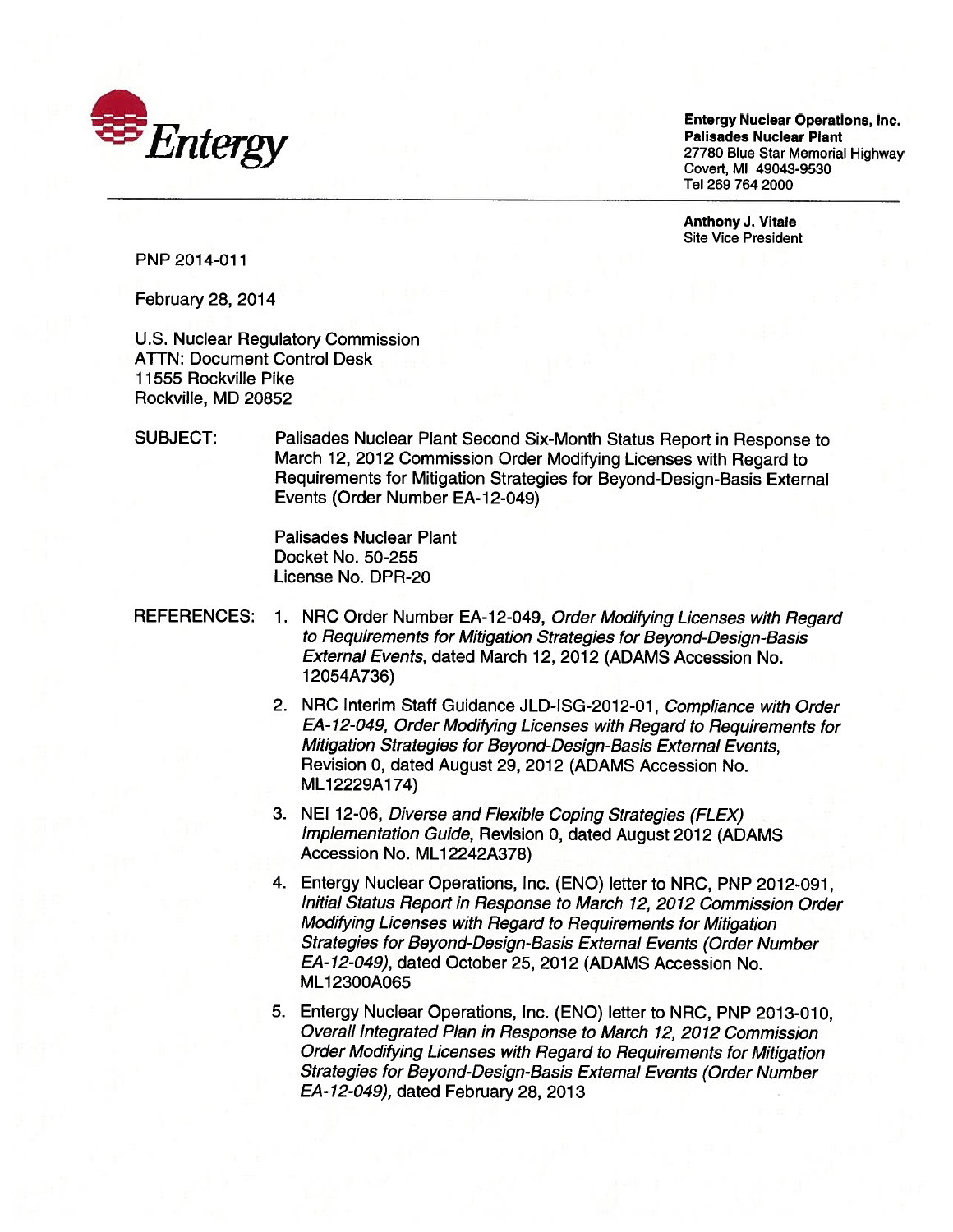6. Entergy Nuclear Operation, Inc. (ENO) letter to NRC, PNP 2013-064, Pailsades Nuclear Plant First Six-Month Status Report in Response to Palisades Nuclear Plant First Six-Month Status Report in Response to March 12, 2012 Commission Order Modifying Licenses with Regard to Requirements for Mitigation Strategies for Beyond-Design-Basis Requirements for Mitigation Strategies for Beyond-Design-Basis External Events (Order Number EA- 12-049), dated August 28, 2013 External Events (Order Number EA-12-049), dated August 28,2013

Dear Sir or Madam: Dear Sir or Madam:

On March 12, 2012, the Nuclear Regulatory Commission (NRC) issued an order (Reference On March 12, 2012, the Nuclear Regulatory Commission (NRC) issued an order (Reference 1) to Entergy Nuclear Operations, Inc. (ENO). Reference <sup>1</sup> was immediately effective and 1) to Entergy Nuclear Operations, Inc. (ENO). Reference 1 was immediately effective and directs ENO to develop, implement, and maintain guidance and strategies to maintain or directs ENO to develop, implement, and maintain guidance and strategies to maintain or restore core cooling, containment, and spent fuel pool cooling capabilities in the event of a restore core cooling, containment, and spent fuel pool cooling capabilities in the event of a beyond-design-basis external event. beyond-design-basis external event.

Reference <sup>1</sup> required submission of an initial status report 60 days following issuance of the Reference 1 required submission of an initial status report 60 days following issuance of the final interim staff guidance (Reference 2) and an overall integrated plan pursuant to Section final interim staff guidance (Reference 2) and an overall integrated plan pursuant to Section IV, Condition C. Reference 2 endorses industry guidance document NEI 12-06, Revision <sup>1</sup> IV, Condition C. Reference 2 endorses industry guidance document NEI12-06, Revision 1 (Reference 3) with clarifications and exceptions identified in Reference 2. Reference 4 (Reference 3) with clarifications and exceptions identified in Reference 2. Reference 4 provided the Palisades Nuclear Plant (PNP) initial status report regarding mitigation provided the Palisades Nuclear Plant (PNP) initial status report regarding mitigation strategies. Reference 5 provided the PNP overall integrated plan. strategies. Reference 5 provided the PNP overall integrated plan.

Reference <sup>1</sup> requires submission of a status report at six-month intervals following submittal Reference 1 requires submission of a status report at six-month intervals following submittal of the overall integrated plan. Reference 3 provides direction regarding the content of the status reports. Reference 6 provided the first six-month status report. The purpose of this status reports. Reference 6 provided the first six-month status report. The purpose of this letter is to provide the second six-month status report pursuant to Section IV, Condition C.2, letter is to provide the second six-month status report pursuant to Section IV, Condition C.2, of Reference 1, that delineates progress made in implementing the requirements of Reference 1. The attachment provides an update of milestone accomplishments, including Reference 1. The attachment provides an update of milestone accomplishments, including any changes to the compliance method, schedule, or need for relief and the basis, if any. any changes to the compliance method, schedule, or need for relief and the basis, if any.

This letter contains no new commitments and no revised commitments. This letter contains no new commitments and no revised commitments.

<sup>I</sup> declare under penalty of perjury that the foregoing is true and correct; executed on I declare under penalty of perjury that the foregoing is true and correct; executed on February 28, 2013. February 28, 2013.

Sincerely, Sincerely,

 $1/W_t$ 

ajv/jse ajv/jse

Attachment: Palisades Nuclear Plant Second Six-Month Status Report in Response to Attachment: Palisades Nuclear Plant Second Six-Month Status Report in Response to March 12, 2012, Commission Order Modifying Licenses with Regard to March 12, 2012, Commission Order Modifying Licenses with Regard to Requirements for Mitigation Strategies for Beyond-Design-Basis External Requirements for Mitigation Strategies for Beyond-Design-Basis External Events (Order Number EA-12-049) Events (Order Number EA-12-049)

cc: Office Director, NRR, USNRC cc: Office Director, NRR, USNRC Administrator, Region Ill, USNRC Administrator, Region III, USNRC Project Manager, Palisades, USNRC Project Manager, Palisades, USNRC Resident Inspector, Palisades, USNRC Resident Inspector, Palisades, USNRC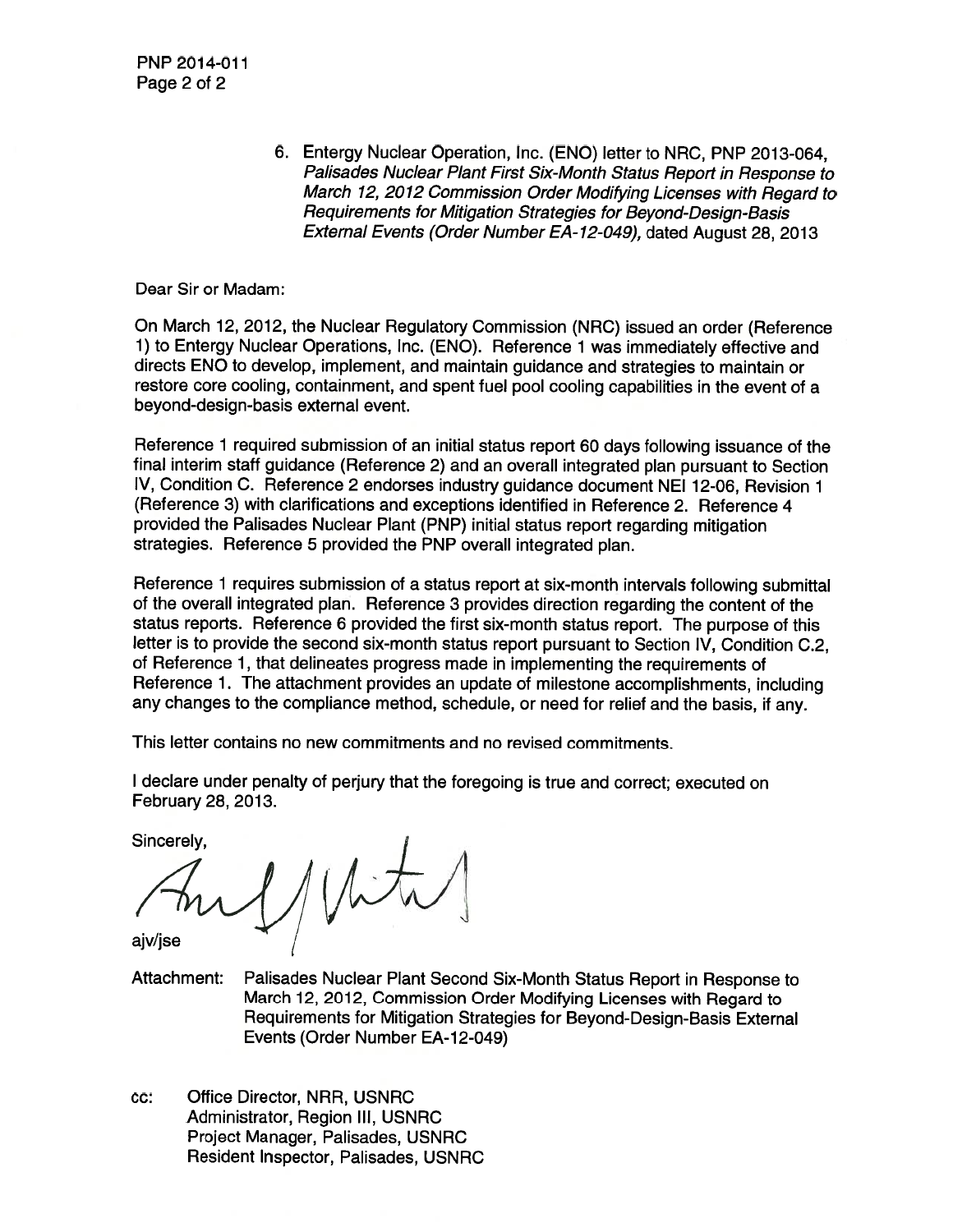### ATTACHMENT **ATTACHMENT**

#### Palisades Nuclear Plant Second Six-Month Status Report in Response to **Palisades Nuclear Plant Second Six-Month Status Report in Response to**  March 12, 2012 Commission Order Modifying Licenses with Regard to **March 12,2012 Commission Order Modifying Licenses with Regard to**  Requirements for Mitigation Strategies for Beyond-Design-Basis External **Requirements for Mitigation Strategies for Beyond-Design-Basis External**  Events (Order Number EA-1 2-049) **Events (Order Number EA-12-049)**

# 1 Introduction **1 Introduction**

Entergy Nuclear Operations, Inc. (END) developed for Palisades Nuclear Plant (PNP) an Entergy Nuclear Operations, Inc. (ENO) developed for Palisades Nuclear Plant (PNP) an overall integrated plan (Reference 1), which documented the diverse and flexible strategies overall integrated plan (Reference 1), which documented the diverse and flexible strategies (FLEX), in response to Reference 2. This attachment provides an update of milestone (FLEX), in response to Reference 2. This attachment provides an update of milestone accomplishments since submittal of the last status report (Reference 3), including any accomplishments since submittal of the last status report (Reference 3), including any changes to the compliance method, schedule, or need for relief/relaxation and the basis, if changes to the compliance method, schedule, or need for relief/relaxation and the basis, if any. any.

# 2 Milestone Accomplishments **2 Milestone Accomplishments**

The following milestone(s) have been completed since July 31, 2013, and are current as of The following milestone(s) have been completed since July 31, 2013, and are current as of January 31, 2014. January 31,2014.

- First Six-Month Status Report August 2013
- Second Six-Month Status Report Complete with submission of this document in February 2014 February 2014
- **FLEX Strategy Evaluation January 2014**

## 3 Milestone Schedule Status **3 Milestone Schedule Status**

The following provides an update to Attachment 2 of the overall integrated plan. It provides The following provides an update to Attachment 2 of the overall integrated plan. It provides the activity status of each item, and whether the expected completion date has changed. The the activity status of each item, and whether the expected completion date has changed. The dates are planning dates subject to change as design and implementation details are dates are planning dates subject to change as design and implementation details are developed. developed.

• Perform Staffing Analysis

The Perform Staffing Analysis milestone completion date has been changed to April 2014. The Perform Staffing Analysis milestone completion date has been changed to April 2014. This new milestone target completion date does not impact the Order implementation date. This new milestone target completion date does not impact the Order implementation date.

• Modifications Evaluation • Modifications Evaluation

 $\overline{\phantom{a}}$ 

The Modifications Evaluation milestone target completion date has been changed to April The Modifications Evaluation milestone target completion date has been changed to April 2014. This new milestone target completion date does not impact the Order implementation 2014. This new milestone target completion date does not impact the Order implementation date. date.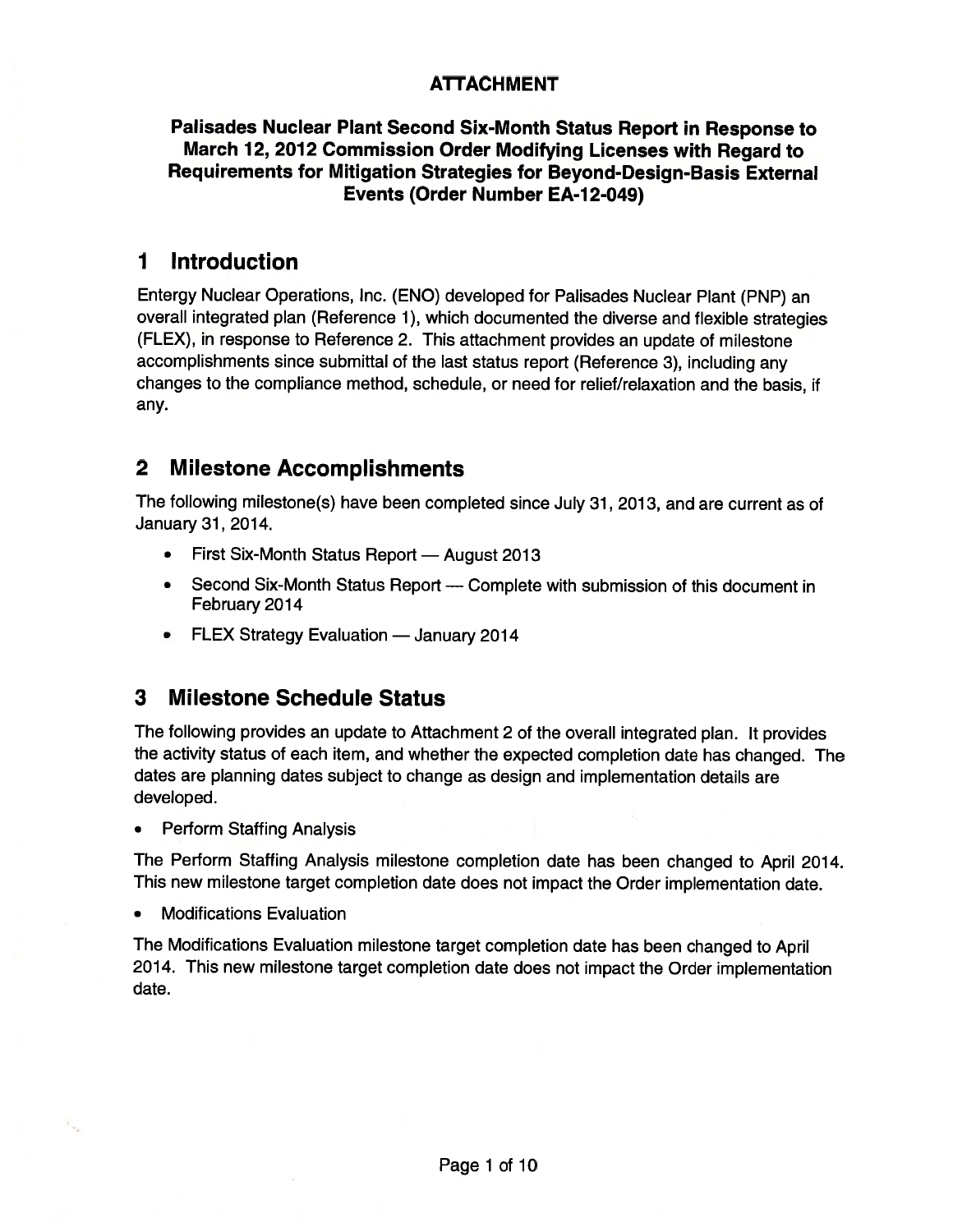| <b>Milestone</b>                                                                                                                     | <b>Target</b><br><b>Completion</b><br>Date* | <b>Activity Status</b> | <b>Revised Target</b><br><b>Completion</b><br><b>Date</b> |
|--------------------------------------------------------------------------------------------------------------------------------------|---------------------------------------------|------------------------|-----------------------------------------------------------|
| <b>Submit Overall Integrated</b><br><b>Implementation Plan</b>                                                                       | Feb 2013                                    | Complete               |                                                           |
| <b>Six-Month Status Updates</b>                                                                                                      |                                             |                        |                                                           |
| <b>Update 1</b>                                                                                                                      | Aug 2013                                    | Complete               |                                                           |
| Update 2                                                                                                                             | Feb 2014                                    | Complete               |                                                           |
| Update 3                                                                                                                             | Aug 2014                                    | <b>Not Started</b>     |                                                           |
| Update 4                                                                                                                             | Feb 2015                                    | <b>Not Started</b>     |                                                           |
| Update 5                                                                                                                             | Aug 2015                                    | <b>Not Started</b>     |                                                           |
| <b>FLEX Strategy Evaluation</b>                                                                                                      | Jan 2014                                    | Complete               |                                                           |
| <b>Perform Staffing Analysis</b>                                                                                                     | Dec 2013                                    | <b>Started</b>         | Apr 2014                                                  |
| <b>Modifications</b>                                                                                                                 |                                             |                        |                                                           |
| <b>Modifications Evaluation</b>                                                                                                      | Jan 2014                                    | <b>Started</b>         | Apr 2014                                                  |
| <b>Engineering and Implementation</b>                                                                                                |                                             |                        |                                                           |
| N-1 Walkdown                                                                                                                         | Feb 2014                                    | <b>Started</b>         |                                                           |
| <b>Design Engineering</b>                                                                                                            | May 2014                                    | <b>Started</b>         |                                                           |
| <b>Implementation Outage</b>                                                                                                         | Oct 2015                                    | <b>Not Started</b>     |                                                           |
| <b>On-site FLEX Equipment</b>                                                                                                        |                                             |                        |                                                           |
| <b>Purchase and Procure</b>                                                                                                          | <b>Jun 2014</b>                             | <b>Started</b>         |                                                           |
| <b>Off-site FLEX Equipment</b>                                                                                                       |                                             |                        |                                                           |
| Develop Strategies with RRC                                                                                                          | Jan 2015                                    | <b>Started</b>         |                                                           |
| Install Off-Site Delivery Station (If<br>Necessary)                                                                                  | Oct 2015                                    | <b>Not Started</b>     |                                                           |
| <b>Procedures</b>                                                                                                                    |                                             |                        |                                                           |
| <b>Pressurized Water Reactor Owners</b><br>Group (PWROG) issues Nuclear<br>Steam Supply System (NSSS)-<br><b>Specific Guidelines</b> | Jun 2013                                    | Complete               |                                                           |
| <b>Create PNP FLEX FSG</b>                                                                                                           | Mar 2015                                    | <b>Not Started</b>     |                                                           |
| <b>Create Maintenance Procedures</b>                                                                                                 | Mar 2015                                    | <b>Not Started</b>     |                                                           |
| <b>Training</b>                                                                                                                      |                                             |                        |                                                           |
| <b>Develop Training Plan</b>                                                                                                         | Jun 2015                                    | <b>Not Started</b>     |                                                           |
| <b>Training Complete</b>                                                                                                             | <b>Sept 2015</b>                            | <b>Not Started</b>     |                                                           |
| <b>Validation / Demonstration</b>                                                                                                    | Oct 2015                                    | <b>Not Started</b>     |                                                           |
| <b>Submit Completion Report</b>                                                                                                      | Oct 2015                                    | <b>Not Started</b>     |                                                           |

\*Target Completion Date is the last submitted date from either the overall integrated plan or previous six-month status reports status reports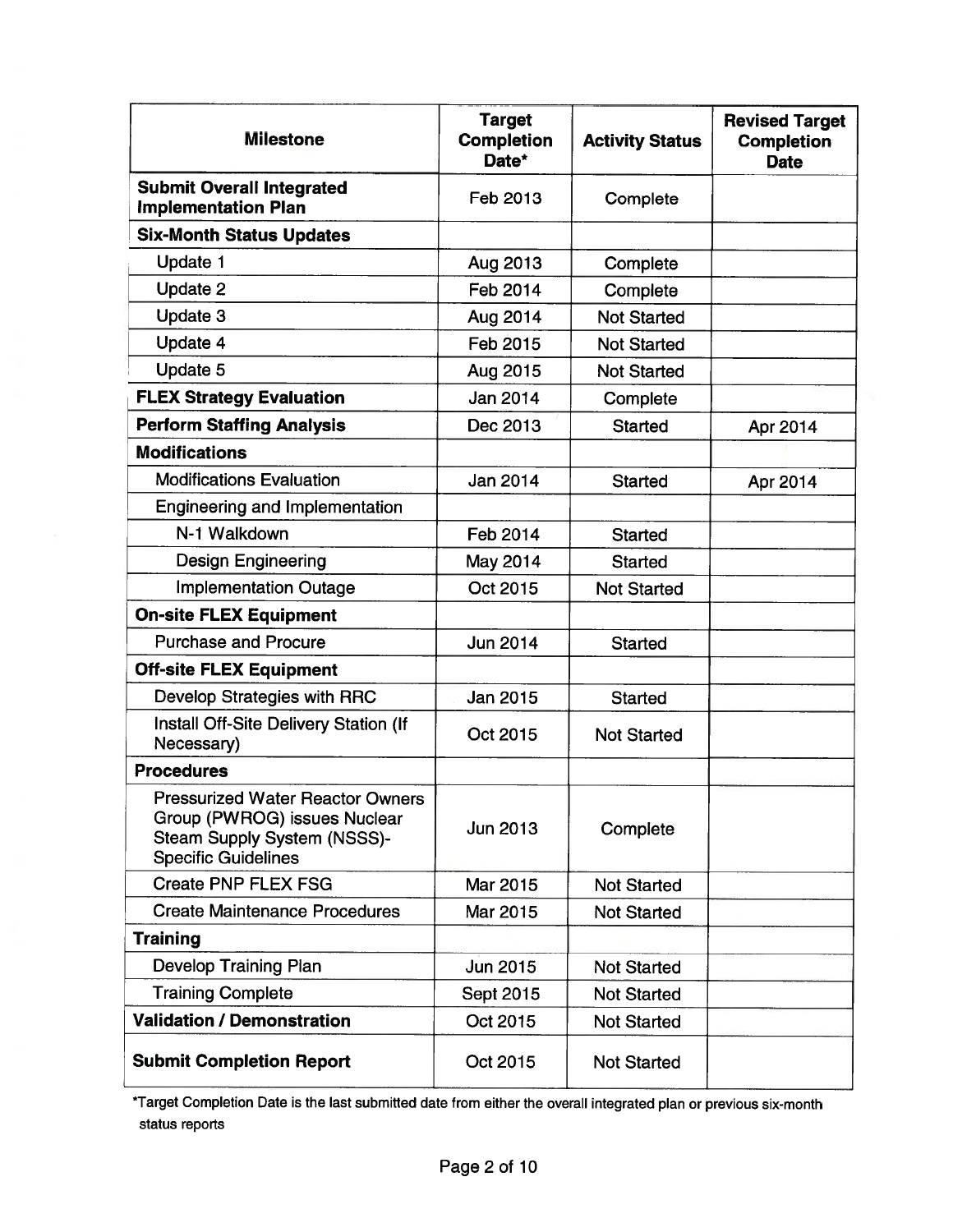# 4 Changes to Compliance Method **4 Changes to Compliance Method**

The following changes are being incorporated to the FLEX strategy for PNP. The following changes are being incorporated to the FLEX strategy for PNP.

- 1. Overall Integrated Plan (OIP) page 9, item 3 (and other locations of DIP) states the 1. Overall Integrated Plan (OIP) page 9, item 3 (and other locations of OIP) states the battery life will be four hours. The four hour battery capacity was determined to battery life will be four hours. The four hour battery capacity was determined to provide insufficient margin for transition to Phase 2. Based on analysis and planning provide insufficient margin for transition to Phase 2. Based on analysis and planning for a deeper load shed, the installed battery capacity will be extended to eight hours for a deeper load shed, the installed battery capacity will be extended to eight hours (see Open Item 016). Therefore, the time at which a portable FLEX generator is (see Open Item 016). Therefore, the time at which a portable FLEX generator is required to be deployed and operational has been extended from hour 4 to hour 8 required to be deployed and operational has been extended from hour 4 to hour 8 based on battery capacity. based on battery capacity.
- 2. OIP page 10, item 9 (and other locations of DIP) stated that LC-19 will be repowered 2. OIP page 10, item 9 (and other locations of DIP) stated that LC-19 will be repowered from the portable FLEX generator. This remains the primary strategy to provide from the portable FLEX generator. This remains the primary strategy to provide power to battery chargers. However, Load Center 20 will also be modified similar to power to battery chargers. However, Load Center 20 will also be modified similar to Load Center 19 to provide diverse connection locations to the battery chargers. Load Center 19 to provide diverse connection locations to the battery chargers.
- 3. QIP page 11, item 10 (and other locations of OIP) stated that a FLEX portable 3. OIP page 11, item 10 (and other locations of OIP) stated that a FLEX portable transfer pump will be used to refill the CST. The Phase 2 core cooling strategy has transfer pump will be used to refill the CST. The Phase 2 core cooling strategy has changed such that the CST refill will not be used. Instead inventory for feeding the changed such that the CST refill will not be used. Instead inventory for feeding the steam generators will be provided by the FLEX portable transfer pump directly to the steam generators will be provided by the FLEX portable transfer pump directly to the main feed water (MFW) system piping or the auxiliary feed water (AFW) system main feed water (MFW) system piping or the auxiliary feed water (AFW) system piping via hose connections, thereby bypassing the CST. piping via hose connections, thereby bypassing the CST.
- 4. DIP page 11, item 10 (and other locations of DIP) requires commencement of 4. OIP page 11, item 10 (and other locations of OIP) requires commencement of deployment of a portable FLEX pump two hours after the event such that it can be deployment of a portable FLEX pump two hours after the event such that it can be operational four hours after the event. This was based on the limited protected operational four hours after the event. This was based on the limited protected inventory of the condensate storage tank (CST) and the primary system makeup inventory of the condensate storage tank (CST) and the primary system makeup storage tank (T-81). Additional inventory in the CST and T-81 will now be protected storage tank (T-81). Additional inventory in the CST and T-81 will now be protected (see Open Item 013) which increases the volume available for Phase <sup>1</sup> of the (see Open Item 013) which increases the volume available for Phase 1 of the beyond-design-basis external event (BDBEE). Therefore, the time at which the FLEX beyond-design-basis external event (BDBEE). Therefore, the time at which the FLEX pump is required to be deployed and operational has been delayed from hour 4 to pump is required to be deployed and operational has been delayed from hour 4 to hour 8 based on CST and T-81 protected inventory. Additionally, the strategy of hour 8 based on CST and T-81 protected inventory. Additionally, the strategy of refilling the CST has changed such that the CST refill will not be used. Instead inventory for feeding the steam generators will be provided directly to the main feed inventory for feeding the steam generators will be provided directly to the main feed water (MFW) system piping or the auxiliary feed water (AFW) system piping via hose water (MFW) system piping or the auxiliary feed water (AFW) system piping via hose connections, thereby bypassing the CST (see Open Item 017). connections, thereby bypassing the CST (see Open Item 017).
- 5. DIP page 11, item 14 (and other locations of DIP) credits the battery room exhaust 5. OIP page 11, item 14 (and other locations of OIP) credits the battery room exhaust fans for removal of hydrogen from the battery rooms. It has been determined that the fans for removal of hydrogen from the battery rooms. It has been determined that the battery room exhaust fans are not robust and cannot be credited. Therefore a new battery room exhaust fans are not robust and cannot be credited. Therefore a new strategy developed for control of hydrogen will employ the use of portable fans for strategy developed for control of hydrogen will employ the use of portable fans for ventilation in battery rooms. Also see Open Item 018. ventilation in battery rooms. Also see Open Item 018.
- 6. OIP page 11, item 15 (and other locations of DIP) credits the volume control tank 6. OIP page 11, item 15 (and other locations of DIP) credits the volume control tank (VCT) and safety injection refueling water tank (SIRWT) as borated sources of water (VCT) and safety injection refueling water tank (SIRWT) as borated sources of water for primary coolant system (PCS) inventory and reactivity control. However, it has for primary coolant system (PCS) inventory and reactivity control. However, it has been determined that the VCT and SIRWT are not robust for all applicable external been determined that the VCT and SIRWT are not robust for all applicable external hazards. Therefore the VCT and SIRWT are no longer the credited sources of hazards. Therefore the VCT and SIRWT are no longer the credited sources of borated water. Concentrated boric acid storage tanks (T-53A and T-53B) will now be borated water. Concentrated boric acid storage tanks (T-53A and T-53B) will now be credited as the borated water sources for these functions early in Phase 2. Later in credited as the borated water sources for these functions early in Phase 2. Later in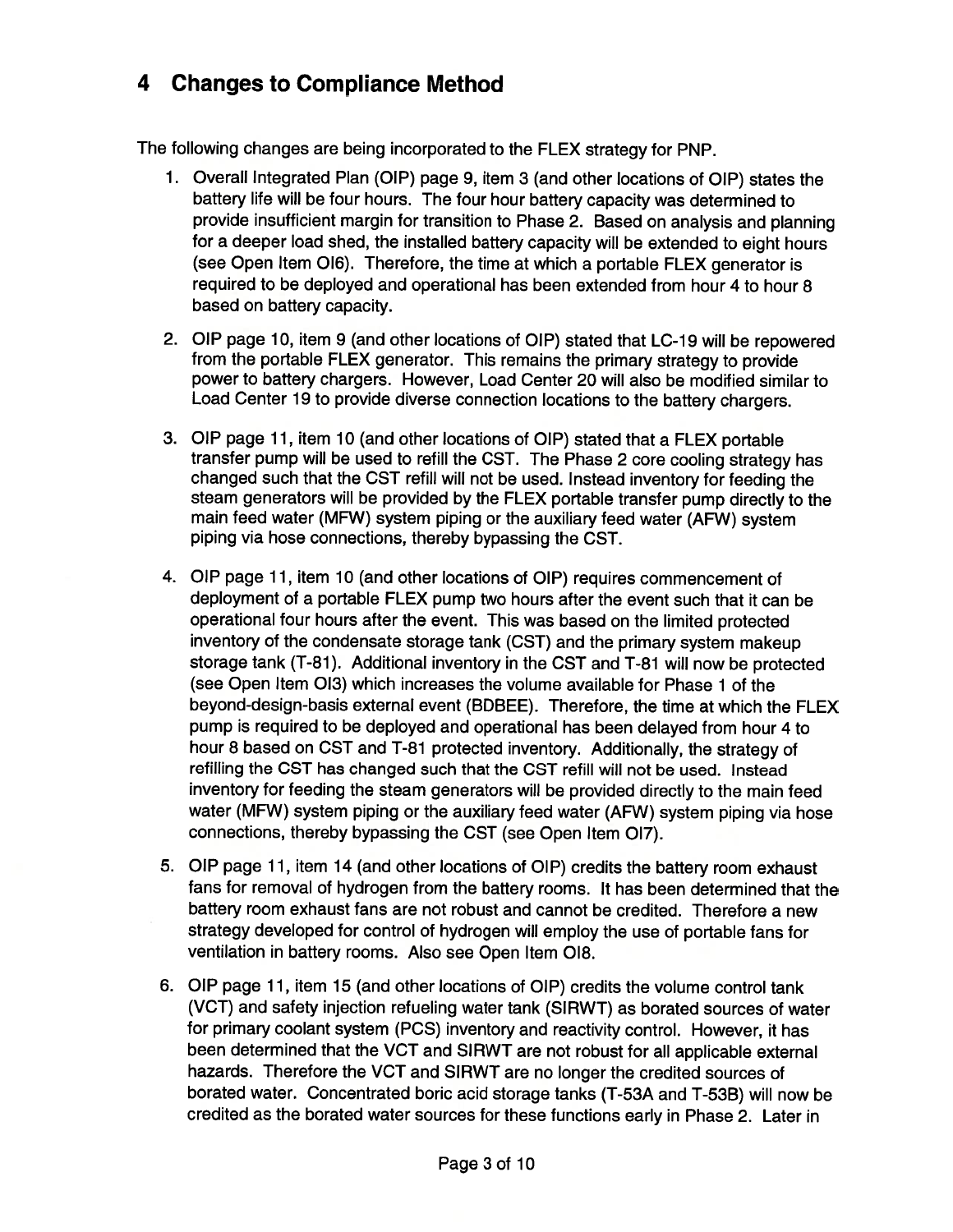Phase 2 (>24 hours), the boric acid batching tank (T-77) will be used to batch Phase 2 (> 24 hours), the boric acid batching tank (T-77) will be used to batch required borated water inventory. Also see Open Item 0116. required borated water inventory. Also see Open Item 0116.

- 7. OIP page 12, item 16 states that spent fuel pool (SFP) equipment (hoses and monitor nozzles) will be deployed at hour 18 to prevent SEP level from dropping below the nozzles) will be deployed at hour 18 to prevent SFP level from dropping below the level of 15 feet above the fuel at hour 20.93. Under worst case conditions it is level of 15 feet above the fuel at hour 20.93. Under worst case conditions it is estimated that boiling could occur beginning at approximately 5.6 hours. Therefore operators would be required to enter the SFP area under potentially onerous operators would be required to enter the SFP area under potentially onerous conditions. It was determined that in order to protect personnel from the need to enter conditions. It was determined that in order to protect personnel from the need to enter the SFP area after it is already boiling that actions should be taken for deployment of the SFP area after it is already boiling that actions should be taken for deployment of SEP cooling equipment (hoses and monitor nozzles) prior to the start of boiling. The SFP cooling equipment (hoses and monitor nozzles) prior to the start of boiling. The action will now be taken at approximately five hours after event initiation and prior to action will now be taken at approximately five hours after event initiation and prior to SEP boiling in order to mitigate potential habitability concerns after boiling. SFP boiling in order to mitigate potential habitability concerns after boiling.
- 8. OIP page 12, item 21 (and other locations of OIP) credit a mobile water purification 8. OIP page 12, item 21 (and other locations of OIP) credit a mobile water purification unit (and/or other large regional response center (RRC) equipment) 24 hours after the unit (and/or other large regional response center (RRC) equipment) 24 hours after the event. This timing was determined to be unlikely and unsupported by the RRC for large equipment such as purification units, 4160 V diesel generators, and boration large equipment such as purification units, 4160 V diesel generators, and boration units. Therefore the purification units will not be credited until 72 hours after the units. Therefore the purification units will not be credited until 72 hours after the event. event.
- 9. OIP page 18, in the section for PWR Installed Equipment Phase 1, it is stated that the 9. OIP page 18, in the section for PWR Installed Equipment Phase 1, it is stated that the turbine driven auxiliary feedwater (TDAFW) pump is not credited for seismic events turbine driven auxiliary feedwater (TDAFW) pump is not credited for seismic events because the turbine driver is not seismically qualified. The TDAEW system (including because the turbine driver is not seismically qualified. The TDAFW system (including the turbine driver) has now been qualified as seismically robust and is credited for all the turbine driver) has now been qualified as seismically robust and is credited for all external events. See Open Item 015 in this report for additional information. external events. See Open Item 015 in this report for additional information.
- 10. DIP page 19, under Steam Generators Available for Cooling (Modes 1-4), states that 10. OIP page 19, under Steam Generators Available for Cooling (Modes 1-4), states that a modification will be required to provide for remote manual operation of the ADVs to a modification will be required to provide for remote manual operation of the ADVs to begin cooling down the plant at hour 2. The modification selected, and which will begin cooling down the plant at hour 2. The modification selected, and which will allow for the remote manual operation of the ADVs, is the installation of backup allow for the remote manual operation of the ADVs, is the installation of backup nitrogen bottles to last through Phase <sup>1</sup> and connection point for an air compressor to nitrogen bottles to last through Phase 1 and connection point for an air compressor to be connected for Phase 2. be connected for Phase 2.
- 11. OIP page 19, under Key Reactor parameters (and other locations of DIP) the level 11. OIP page 19, under Key Reactor parameters (and other locations of OIP) the level indications for tank T-81 and SIRWT are credited. Because the CST and T-81 are indications for tank T-81 and SIRWT are credited. Because the CST and T-81 are cross-tied, it has been determined that the level indication for the CST is sufficient to cross-tied, it has been determined that the level indication for the CST is sufficient to indicate the available inventory in both tanks. Therefore level indication for T-81 is indicate the available inventory in both tanks. Therefore level indication for T-81 is redundant and is not required. SIRWT level indication is not required because the redundant and is not required. SIRWT level indication is not required because the tank is no longer credited. tank is no longer credited.
- 12. DIP page 62 (and other locations of DIP) states use of multiple ELEX generators. 12. OIP page 62 (and other locations of OIP) states use of multiple FLEX generators. PNP has determined that it is preferable to use only one FLEX generator in the PNP strategy. This FLEX generator will be sufficiently sized to carry all the loads that are strategy. This FLEX generator will be sufficiently sized to carry all the loads that are planned for use in the FLEX strategy. planned for use in the FLEX strategy.
- 13. During analysis of site seismic capabilities it was determined that PNP is susceptible 13. During analysis of site seismic capabilities it was determined that PNP is susceptible to soil liquefaction. Therefore new storage locations are being developed and to soil liquefaction. Therefore new storage locations are being developed and Attachment 3 of DIP will be updated for storage, staging and routing. Also see Open Attachment 3 of OIP will be updated for storage, staging and routing. Also see Open Item OIl. Item 011.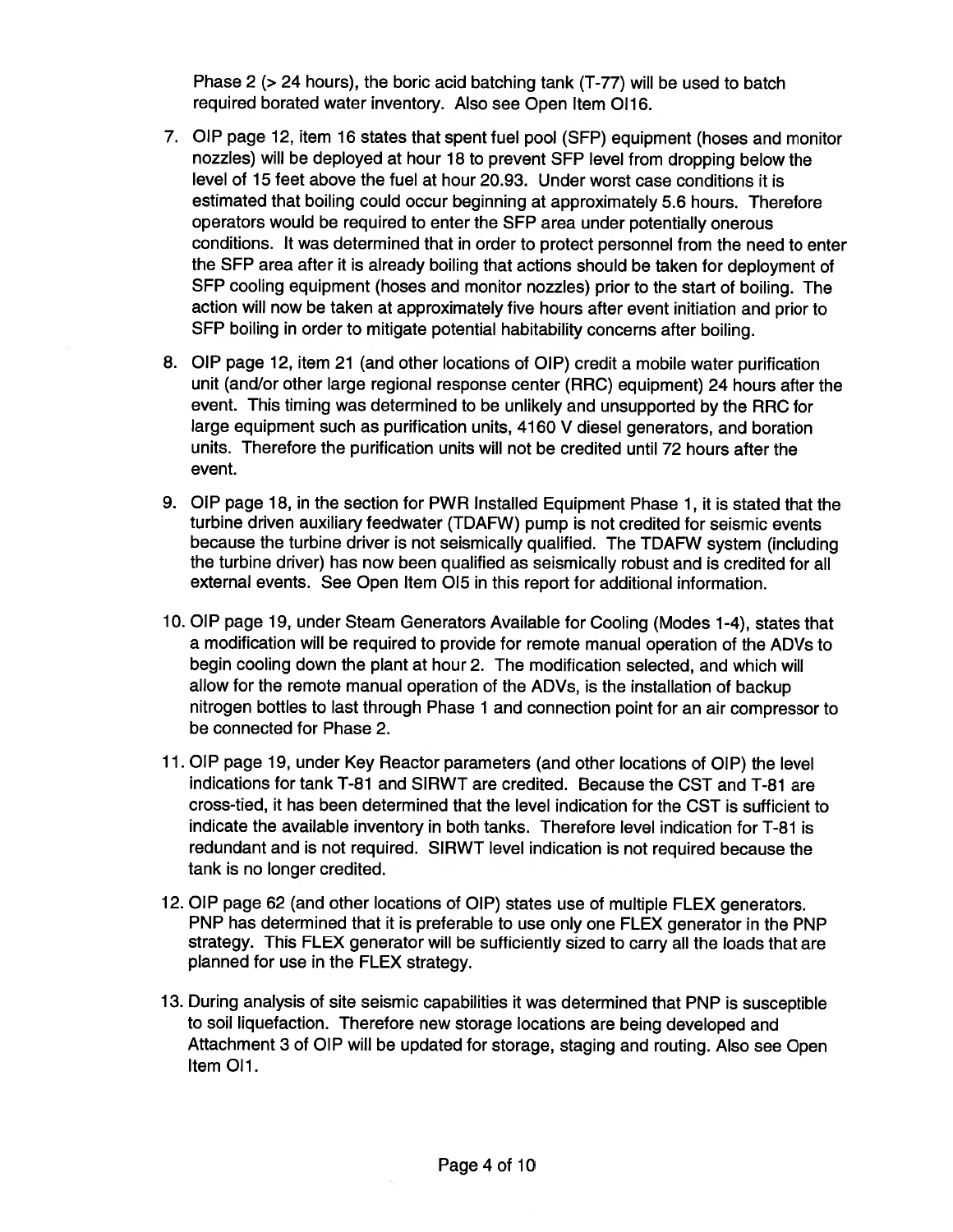# 5 Need for Relief/Relaxation and Basis for the Relief/Relaxation **5 Need for Relief/Relaxation and Basis for the Relief/Relaxation**

ENO expects to comply with the order implementation date and no relief/relaxation is required ENO expects to comply with the order implementation date and no relief/relaxation is required at this time. at this time.

## 6 Open Items from Overall Integrated Plan and Interim Staff **6 Open Items from** Overall Integrated **Plan and Interim Staff**  Evaluation **Evaluation**

The following tables provide a summary and status of any open items documented in the The following tables provide a summary and status of any open items documented in the overall integrated plan and any open items or confirmatory items documented in Interim Staff Evaluation (ISE). A fourth table includes a listing of audit questions and the status of each Evaluation (ISE). A fourth table includes a listing of audit questions and the status of each item. item.

| <b>Overall integrated Plan Open Item</b>                                                                                                     | <b>Status</b>                                                                                                                                                                                                                                                                                                                                                                                                                                                                                                                                                                                  |
|----------------------------------------------------------------------------------------------------------------------------------------------|------------------------------------------------------------------------------------------------------------------------------------------------------------------------------------------------------------------------------------------------------------------------------------------------------------------------------------------------------------------------------------------------------------------------------------------------------------------------------------------------------------------------------------------------------------------------------------------------|
| OI1. Perform analysis on Palisades'<br>susceptibility to soil liquefaction and potential<br>consequences on the FLEX implementation<br>plan. | <b>Started</b><br>Preliminary borings were performed on site<br>and soil liquefaction susceptibility was<br>identified. Based on this information a set of<br>FLEX equipment will be stored inside the<br>protected area (PA) for the seismic event.<br>The other set of FLEX equipment will be<br>stored outside of the PA and be protected<br>against the tornado event. Both locations will<br>be protected from all other BDBEEs.<br>Additional planning is under way to address<br>other impacts to equipment storage and<br>deployment. See also Change to<br>Compliance Method Item 13. |
| OI2. Develop Phase 3 deployment strategy<br>with correspondence with the RRC.                                                                | <b>Started</b>                                                                                                                                                                                                                                                                                                                                                                                                                                                                                                                                                                                 |
| OI3. Evaluate the need to missile protect<br>primary system makeup storage tank (T-81)<br>and other external tanks.                          | <b>Started</b><br>The CST volume alone is insufficient to<br>provide the required inventory, when<br>considering available on site resources for<br>SG makeup during Phase 1. Additional<br>inventory is required and can be provided by<br>tank T-81. T-81 will be verified/credited as<br>robust for all applicable external events. As<br>required, modifications will be implemented<br>to protect both the CST and primary system<br>makeup tank for all applicable external<br>events. See also Change to Compliance<br>Method Item 4.                                                   |
| OI4. Select the location of FLEX equipment<br>storage facility.                                                                              | <b>Started</b><br>Refer to OI1. One set of equipment will be<br>stored in Sea-Land containers inside the PA<br>for the Seismic event. An additional set(s) of<br>equipment will be stored outside the PA in a<br>structure(s) providing an appropriate level of<br>protection for the tornado event. Both sets<br>will be protected against the other applicable<br>(screened-in) BDBEE external hazards.                                                                                                                                                                                      |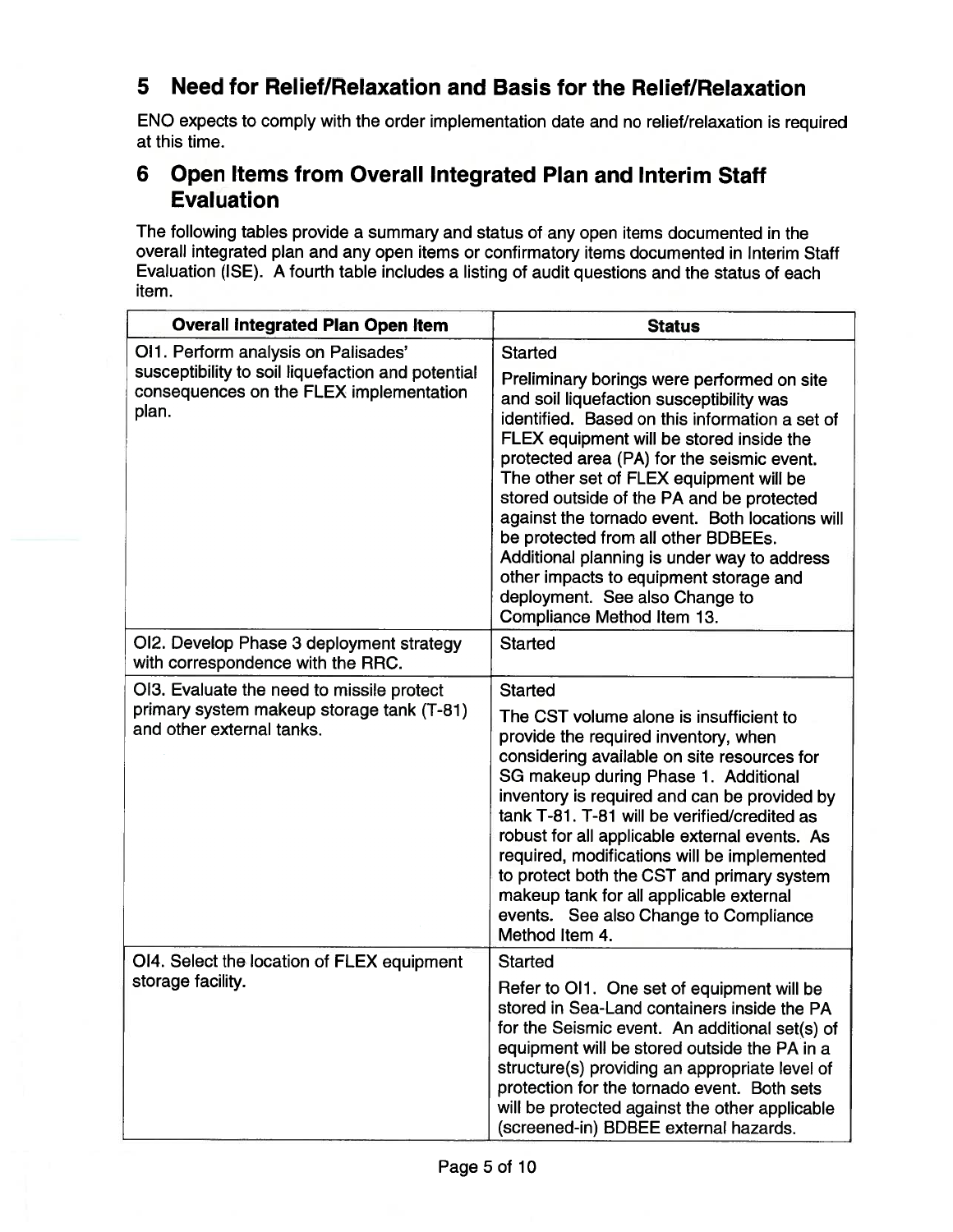| <b>Overall Integrated Plan Open Item</b>                                                                                                       | <b>Status</b>                                                                                                                                                                                                                                                                                                                                                                                                                                           |
|------------------------------------------------------------------------------------------------------------------------------------------------|---------------------------------------------------------------------------------------------------------------------------------------------------------------------------------------------------------------------------------------------------------------------------------------------------------------------------------------------------------------------------------------------------------------------------------------------------------|
| OI5. Perform seismic evaluation of turbine-<br>driven auxiliary feedwater pump (TDAFWP)<br>driver K-8.                                         | <b>Started</b><br>Seismic evaluation documents the seismic<br>qualification of the pump and associated<br>components. The TDAFW pump is qualified<br>with the exception of an outlier related to a<br>check for bolt tightness. Bolt tightness on<br>the pump is being performed under WO#<br>372138 and documented under EC 46465.<br>See also Change to Compliance Method<br>Item 9.                                                                  |
| OI6. Evaluate strategies to extend battery<br>coping time.                                                                                     | <b>Started</b><br>The battery load shedding strategy is<br>currently being revised to extend the battery<br>coping time through shedding loads in<br>addition to those identified in the station<br>blackout procedure. Preliminary results<br>indicate a coping time of at least 8 hours for<br>the installed batteries accompanying the<br>expected deep load shed list. See also<br>Change to Compliance Method Item 1.                              |
| OI7. Evaluate sources of non-borated water<br>in addition to condensate storage tank (T-2)<br>and T-81.                                        | Complete/Closed<br>After depletion of T-2 and T-81, makeup to<br>the SGs will be from a portable pump with<br>the credited suction source being Lake<br>Michigan. Modifications to credit sources of<br>non-borated water for sources other than T-2<br>and T-81 were determined to not be<br>required.                                                                                                                                                 |
| OI8. Palisades Probabilistic Risk Assessment<br>(PRA) to provide justification why battery<br>room ventilation is not required until 24 hours. | Complete/Closed<br>Palisades PRA provided multiple evaluations<br>for battery room hydrogen generation. It was<br>determined that supplemental ventilation is<br>required approximately 1.5 hours after<br>charging begins for removal of hydrogen.<br>Ventilation is not required for Phase 2<br>temperature control. This supplemental<br>ventilation has been included in the<br>Palisades strategy. See also Change to<br>Compliance Method Item 5. |
| OI9. Evaluate the effects of FLEX on security<br>procedures.                                                                                   | <b>Started</b><br>The security plan/program will be updated to<br>correspond to FLEX procedures.                                                                                                                                                                                                                                                                                                                                                        |
| OI10. Evaluate requirements of mobile<br>purification unit from RRC.                                                                           | Complete/Closed<br>It was determined that the 250 gpm RRC<br>demineralized water treatment unit is<br>preferred over the 100 gpm RRC reverse<br>osmosis unit in order to support SG makeup<br>and provide makeup to the RRC mobile                                                                                                                                                                                                                      |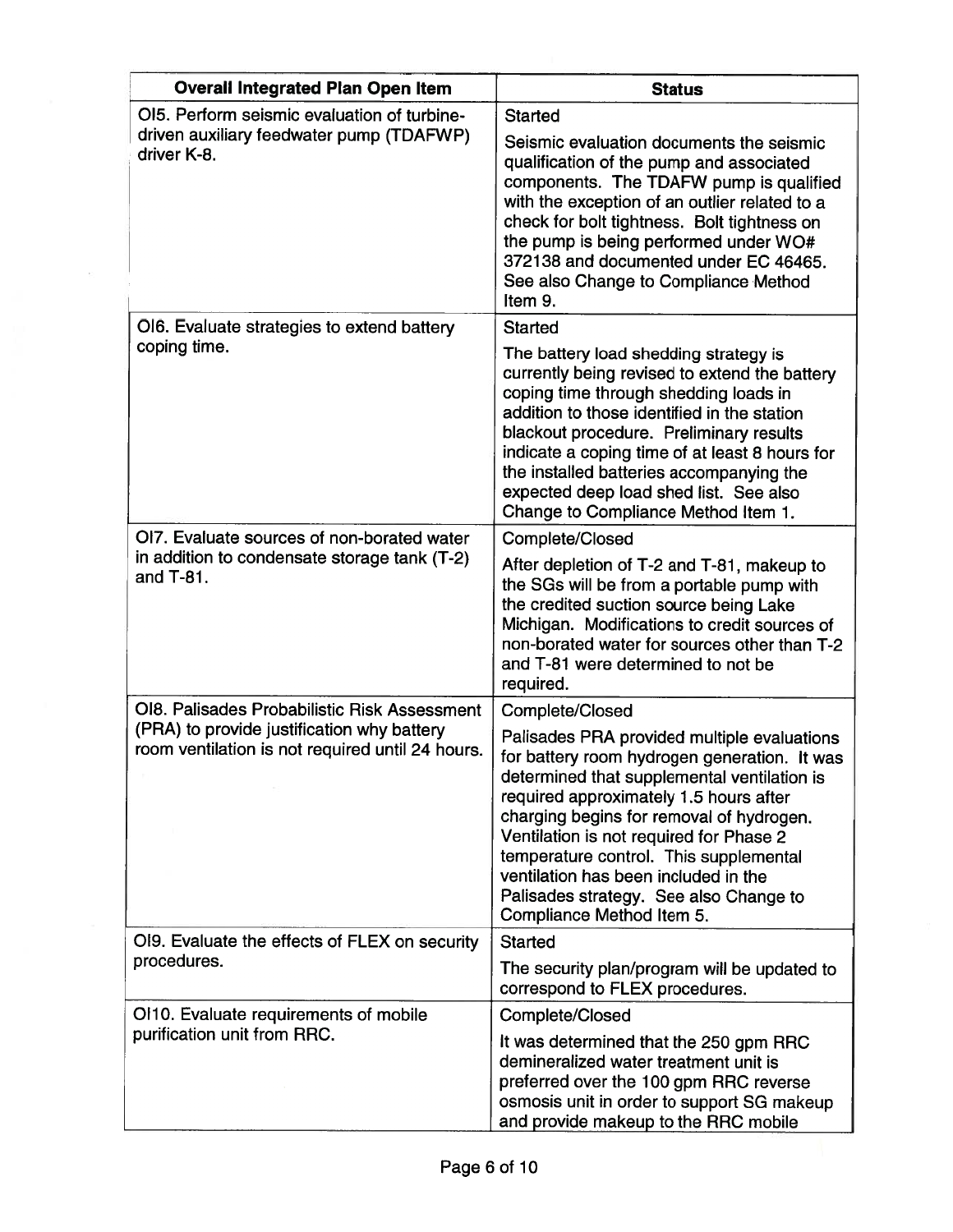| <b>Overall Integrated Plan Open Item</b>                                   | <b>Status</b>                                                                                                                                                                                                                                                                                                                                                                                                                                                                                                                                    |
|----------------------------------------------------------------------------|--------------------------------------------------------------------------------------------------------------------------------------------------------------------------------------------------------------------------------------------------------------------------------------------------------------------------------------------------------------------------------------------------------------------------------------------------------------------------------------------------------------------------------------------------|
|                                                                            | boration unit.                                                                                                                                                                                                                                                                                                                                                                                                                                                                                                                                   |
| OI11. Evaluate requirements of mobile                                      | Complete/Closed                                                                                                                                                                                                                                                                                                                                                                                                                                                                                                                                  |
| boration unit from RRC.                                                    | The required flow rate of borated water for<br>PNP is a maximum of 58.3 gpm.                                                                                                                                                                                                                                                                                                                                                                                                                                                                     |
| OI12. Evaluate methods of venting the fuel                                 | Complete/Closed                                                                                                                                                                                                                                                                                                                                                                                                                                                                                                                                  |
| handling building.                                                         | The strategy for venting the fuel handling<br>building will be to open an existing double<br>leaf door/hatch on the roof of the building.                                                                                                                                                                                                                                                                                                                                                                                                        |
| OI13. Evaluate the use of high-efficiency LED                              | Complete/Closed                                                                                                                                                                                                                                                                                                                                                                                                                                                                                                                                  |
| lighting.                                                                  | The use of high-efficiency LED lighting has<br>been evaluated for its impact to battery<br>coping time and control room heat loads.<br>LED lighting would have minimal impact and<br>is not required or recommended.                                                                                                                                                                                                                                                                                                                             |
| OI14. Perform evaluation to determine if                                   | Complete/Closed                                                                                                                                                                                                                                                                                                                                                                                                                                                                                                                                  |
| additional parameters will need to be<br>monitored during FLEX activities. | In addition to NEI 12-06, PWROG FLEX<br>guidance was reviewed for key parameter<br>monitoring. The NEI 12-06 and PWROG<br>guidance regarding recommended<br>instrumentation has been incorporated into<br>the FLEX strategy and the power supply for<br>these instruments evaluated. All the credited<br>instruments are powered by battery/DC<br>buses and available throughout the event.                                                                                                                                                      |
| OI15. Perform analysis to ensure survivability                             | <b>Started</b>                                                                                                                                                                                                                                                                                                                                                                                                                                                                                                                                   |
| of containment.                                                            | Containment analysis has been completed<br>using the Modular Accident Analysis<br>Program (MAAP) and is being reviewed for<br>owner's acceptance. Preliminary results of<br>this analysis show containment design<br>parameters will not be exceeded for the<br>at-power scenario (i.e., event initiating in<br>Mode 1). For the most conservative<br>shutdown scenario (i.e., Mode 5 reduced<br>inventory), preliminary results of the analysis<br>show that actions will be required to prevent<br>exceeding the design limits of containment. |
| OI16. Evaluate borated water sources in                                    | Complete/Closed                                                                                                                                                                                                                                                                                                                                                                                                                                                                                                                                  |
| addition to safety injection refueling water<br>tank (SIRWT).              | All additional sources of borated water were<br>evaluated for use following a BDBEE. The<br>concentrated boric acid storage tanks (T-53A<br>and T-53B) are the credited source of<br>borated water. These tanks are analyzed to<br>provide sufficient borated water for greater<br>than 24 hours. After 24 hours, borated water<br>will be batched as necessary for inventory<br>control using the boric acid batching tank<br>T-77. See also Change to Compliance                                                                               |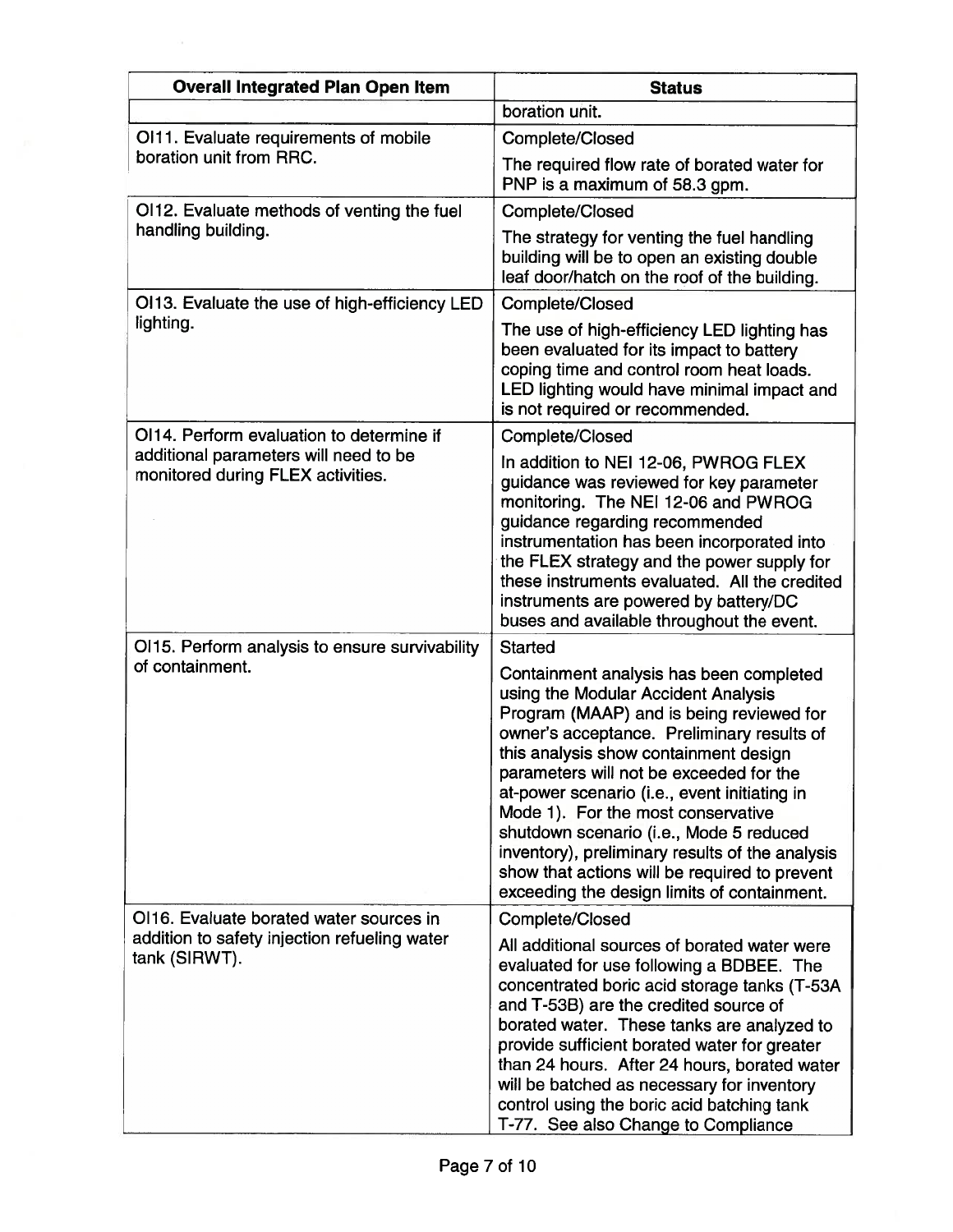| <b>Overall Integrated Plan Open Item</b>                                                                                                                                                                              | <b>Status</b>                                                                                                                                                                                                                                                                                                                                                                                                                                                                                                                                                                                                                                                                                                             |
|-----------------------------------------------------------------------------------------------------------------------------------------------------------------------------------------------------------------------|---------------------------------------------------------------------------------------------------------------------------------------------------------------------------------------------------------------------------------------------------------------------------------------------------------------------------------------------------------------------------------------------------------------------------------------------------------------------------------------------------------------------------------------------------------------------------------------------------------------------------------------------------------------------------------------------------------------------------|
|                                                                                                                                                                                                                       | Method Item 6.                                                                                                                                                                                                                                                                                                                                                                                                                                                                                                                                                                                                                                                                                                            |
| OI17. Entergy, for the Palisades site, will<br>negotiate and execute a contract with<br><b>Strategic Alliance for FLEX Emergency</b><br>Response (SAFER) that will meet the<br>requirements of NEI 12-06, Section 12. | Complete                                                                                                                                                                                                                                                                                                                                                                                                                                                                                                                                                                                                                                                                                                                  |
| OI18. Evaluate a location to install a tee in                                                                                                                                                                         | Complete/Closed                                                                                                                                                                                                                                                                                                                                                                                                                                                                                                                                                                                                                                                                                                           |
| the service water system to allow the ultimate<br>heat sink (UHS) FLEX pump to provide<br>cooling.                                                                                                                    | Several locations in the service water system<br>were evaluated. A pipe elbow downstream of<br>service water system (SWS) pump P-7C was<br>identified as the best location for connecting<br>a pipe tee to allow flow from the RRC UHS<br>pump.                                                                                                                                                                                                                                                                                                                                                                                                                                                                           |
| OI19. Evaluate the use of lake water to cool                                                                                                                                                                          | <b>Started</b>                                                                                                                                                                                                                                                                                                                                                                                                                                                                                                                                                                                                                                                                                                            |
| the steam generators during an extended<br>loss of ac power (ELAP).                                                                                                                                                   | An analysis has been completed and is being<br>reviewed for owner's acceptance that<br>determines the impacts on the steam<br>generators when using lake water as the<br>makeup source.                                                                                                                                                                                                                                                                                                                                                                                                                                                                                                                                   |
| OI20. Evaluate time until primary coolant                                                                                                                                                                             | Complete/Closed                                                                                                                                                                                                                                                                                                                                                                                                                                                                                                                                                                                                                                                                                                           |
| system (PCS) makeup is necessary in Modes<br>5& 6.                                                                                                                                                                    | An evaluation was performed that<br>documented the time until PCS makeup is<br>required in shutdown modes. The time when<br>makeup is required varies greatly depending<br>on the status of the PCS when the event<br>occurs (i.e., PCS level, pressure, and<br>temperature). The most limiting scenario<br>was found to be such that PCS makeup<br>could be required as early as one hour after<br>the event if the PCS is vented and at reduced<br>inventory. High risk evolutions such as<br>vented PCS and reduced inventory will be<br>managed by outage risk planning and<br>contingency actions such as pre-staging<br>equipment as discussed in the NRC<br>endorsed white paper on Shutdown /<br>Refueling Modes. |
| OI21. Evaluate connection to ensure cooling                                                                                                                                                                           | Complete/Closed                                                                                                                                                                                                                                                                                                                                                                                                                                                                                                                                                                                                                                                                                                           |
| water can be provided for containment air<br>fans.                                                                                                                                                                    | Cooling water flow to the containment air<br>fans is through the service water system<br>addressed in the status update to OI 18.<br>Connection of the RRC supplied FLEX UHS<br>pump to the SWS will provide the necessary<br>means/connection for cooling water flow to<br>the containment air coolers.                                                                                                                                                                                                                                                                                                                                                                                                                  |
| OI22. Evaluate the robustness of the                                                                                                                                                                                  | Complete/Closed                                                                                                                                                                                                                                                                                                                                                                                                                                                                                                                                                                                                                                                                                                           |
| charging pumps.                                                                                                                                                                                                       | The charging pumps have been evaluated as<br>robust for seismic events. The pumps are                                                                                                                                                                                                                                                                                                                                                                                                                                                                                                                                                                                                                                     |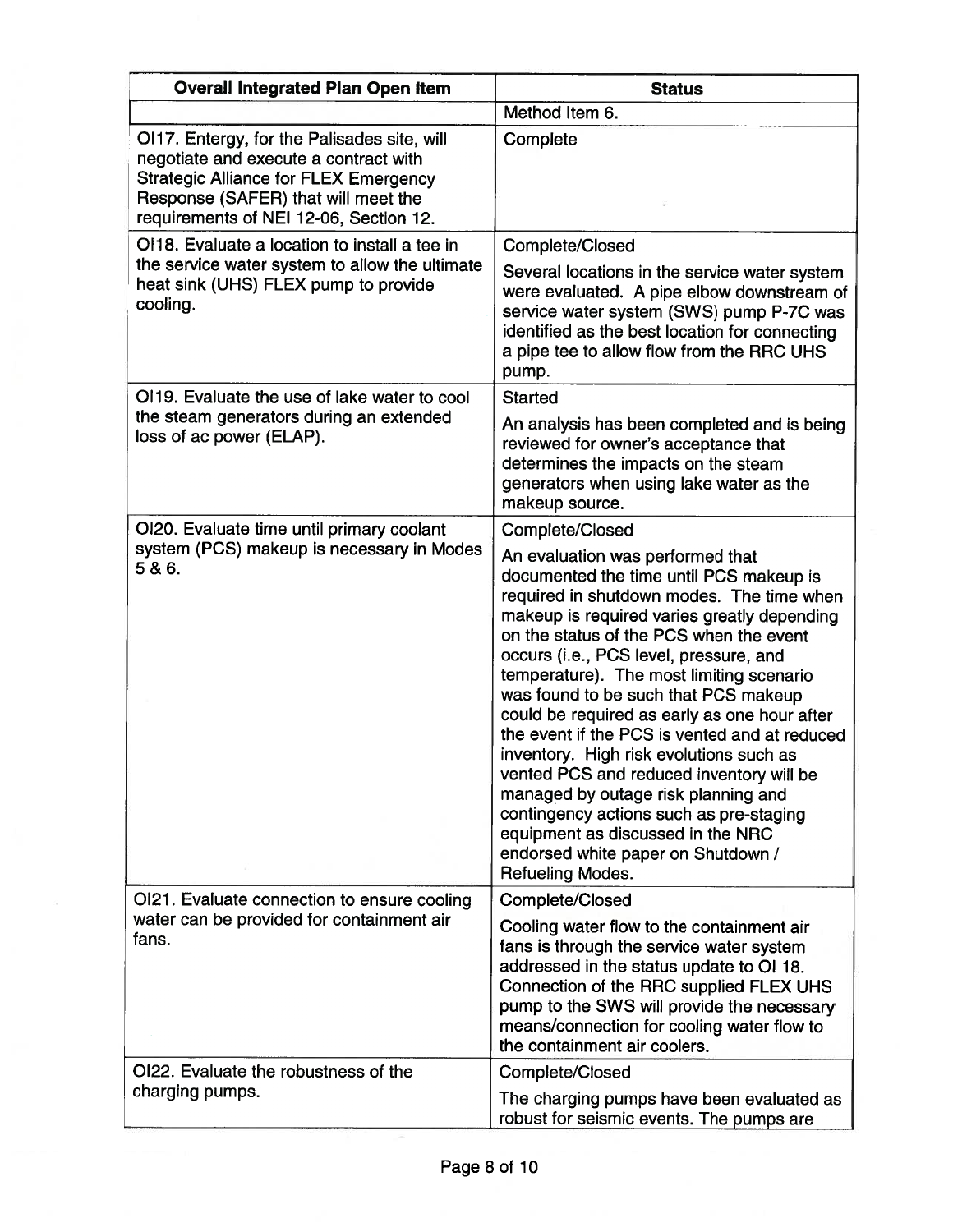| <b>Overall Integrated Plan Open Item</b> | <b>Status</b>                                                                              |  |
|------------------------------------------|--------------------------------------------------------------------------------------------|--|
|                                          | located inside the auxiliary building and<br>protected against all other external hazards. |  |

| <b>Interim Staff Evaluation Open Items</b>                                                                                                                                                                  | <b>Status</b> |
|-------------------------------------------------------------------------------------------------------------------------------------------------------------------------------------------------------------|---------------|
| The U.S. Nuclear Regulatory Commission (NRC) has<br>not issued an Interim Staff Evaluation for Palisades;<br>therefore, there are no open items for the Interim Staff<br>Evaluation identified at this time | N/A           |

| <b>Interim Staff Evaluation Confirmatory Items</b>                                                                                                                           | <b>Status</b> |
|------------------------------------------------------------------------------------------------------------------------------------------------------------------------------|---------------|
| The NRC has not issued an Interim Staff Evaluation for<br>Palisades; therefore, there are no confirmatory items<br>from the Interim Staff Evaluation identified at this time | N//A          |

| <b>Audit Question Open Items</b> | <b>Status</b> | <b>Completion or Target Date</b> |
|----------------------------------|---------------|----------------------------------|
| <b>PAL-002</b>                   | <b>Closed</b> |                                  |
| <b>PAL-003</b>                   | <b>Closed</b> |                                  |
| <b>PAL-004</b>                   | <b>Closed</b> |                                  |
| <b>PAL-007</b>                   | In progress   | Aug 2014                         |
| <b>PAL-008</b>                   | In progress   | Aug 2014                         |
| <b>PAL-011</b>                   | In progress   | Aug 2014                         |
| <b>PAL-012</b>                   | In progress   | Aug 2014                         |
| <b>PAL-013</b>                   | In progress   | Aug 2014<br>╱                    |
| <b>PAL-014</b>                   | In progress   | Aug 2014                         |
| <b>PAL-015</b>                   | <b>Closed</b> |                                  |
| <b>PAL-016</b>                   | In progress   | Aug 2014                         |
| <b>PAL-017</b>                   | In progress   | Oct 2015                         |
| <b>PAL-018</b>                   | In progress   | Aug 2014                         |
| <b>PAL-019</b>                   | In progress   | Aug 2014                         |
| <b>PAL-020</b>                   | <b>Closed</b> |                                  |
| <b>PAL-021</b>                   | In progress   | Aug 2014                         |
| <b>PAL-022</b>                   | Complete      | e-Portal updated                 |
| <b>PAL-023</b>                   | In progress   | Aug 2014                         |
| <b>PAL-024</b>                   | Closed        |                                  |
| <b>PAL-025</b>                   | In progress   | Aug 2014                         |
| <b>PAL-026</b>                   | In progress   | Aug 2014                         |
| <b>PAL-027</b>                   | In progress   | Aug 2014                         |
| <b>PAL-028</b>                   | In progress   | Aug 2014                         |
| <b>PAL-030</b>                   | In progress   | Aug 2014                         |
| <b>PAL-033</b>                   | In progress   | Aug 2014                         |
| <b>PAL-035</b>                   | In progress   | Aug 2014                         |
| <b>PAL-036</b>                   | In progress   | Oct 2015                         |
| <b>PAL-037</b>                   | In progress   | Aug 2014                         |
| <b>PAL-039</b>                   | Closed        |                                  |
| <b>PAL-040</b>                   | In progress   | Oct 2015                         |
| <b>PAL-041</b>                   | Closed        |                                  |
| <b>PAL-043</b>                   | In progress   | Aug 2014                         |